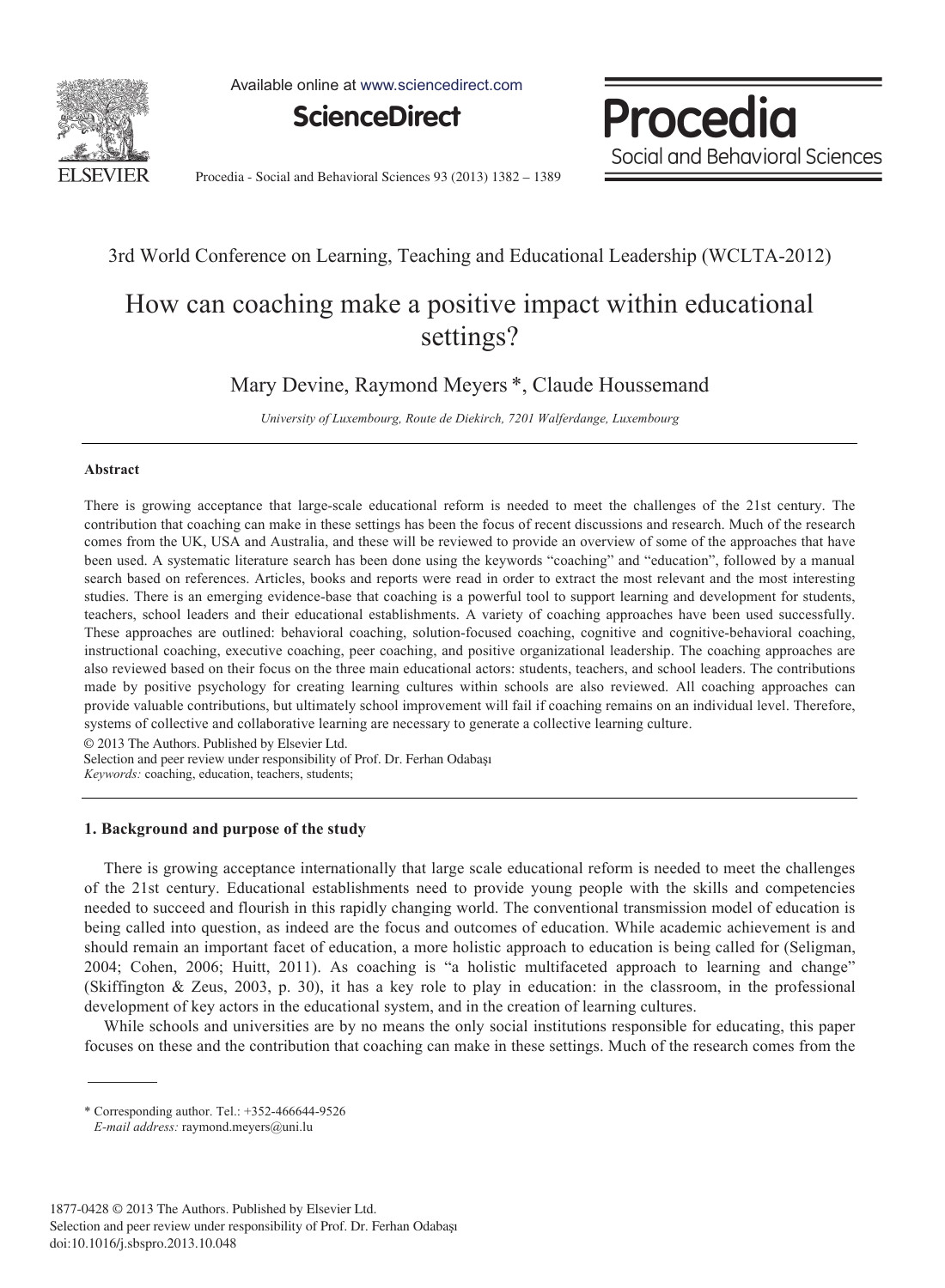UK, USA and Australia and these will be referred to provide an overview of some of the approaches that have been used. A systematic literature search has been done using the keywords "coaching" and "education", followed by a manual search based on references. Articles, books and reports were read in order to extract the most relevant and the most interesting studies.

# 2. Critical review of the coaching approaches

Coaching is a powerful tool for personal change and learning. At the core of the coaching approach is the facilitation of learning using active listening and inquiry and providing appropriate challenge and support. There is already a shift in the teacher role in educational settings from instructor to facilitator (Griffiths, 2005) using a coaching Socratic approach wherein teachers are beginning to help students "to learn rather than teaching them" (Whitmore, 2002). Coaching aims to support the development of students, teachers, school leaders and the educational institutions of which they are part.

Several coaching approaches have been used successfully. While they are listed separately below, they are often combined to take a blended approach.

#### *2.1. Behavioral coaching*

Behavioral approaches are underpinned by a goal focus and action-orientation, and problem-solving models such as GROW (Alexander & Renshaw, 2005) and TGROW (Downey, 2003), are used extensively in educational settings and it is the coaching approach advocated by the UK education sector (Creasy & Paterson, 2005). Behavioral coaching is easy to teach and learn, and is therefore able to be used by students (Passmore & Brown, 2009), teachers (Campbell & Gardner, 2005; Green et al., 2007) and school leaders (Simkins et al., 2006). There is evidence that behavioral coaching works (Grant, 2001) for school students to decrease exam anxiety and increase test performance, and for undergraduate students for managing stress (Short, Kinman, & Baker, 2010). The behavioral approach is criticized for not taking sufficient account of cognitive-emotional factors, unconscious material and the systemic features impacting learning. Many authors (Grant, 2001; Passmore, 2006; Palmer & Szymanska, 2007) advocate for a blended approach which includes cognitive and/or cognitive-behavioral approaches, as learning can often been blocked due to unhelpful beliefs or thinking errors. These approaches are more sophisticated and require more extensive training and may therefore be less accessible to all actors within the education system.

### *2.2. Solution-focused coaching*

Solution-focused coaching is easily learnt and can be widely used by all actors in the education system and has been used successfully in blended approaches to developing life-skills. It empowers coachees to draw upon their own resources in developing solutions to problems. Solution-focused coaching has been criticized for being too simplistic when problems are complex, or superficial in the sense that underlying problems may not be addressed and for these reasons long-term learning and sustained change may not occur. However blended with other approaches, it has been shown to enhance students' problem-solving skills, coping skills, resilience, well-being, study skills and learning goals achievement as well as decreasing depression (Campbell & Gardner, 2005; Green et al., 2007).

#### *2.3. Cognitive and cognitive-behavioral coaching*

Cognitive-behavioral approaches which focus on emotions and behaviour looking at links and causalities can help build psychological resilience, enhanced performance, increased well-being and reduction in stress (Palmer & Szymanska, 2007). Cognitive coaching, which emphasizes reflection, self-analysis and self-evaluation is used to assist teachers to examine their thinking behind their teaching practices (Costa, 1992; Costa & Garmston, 2004).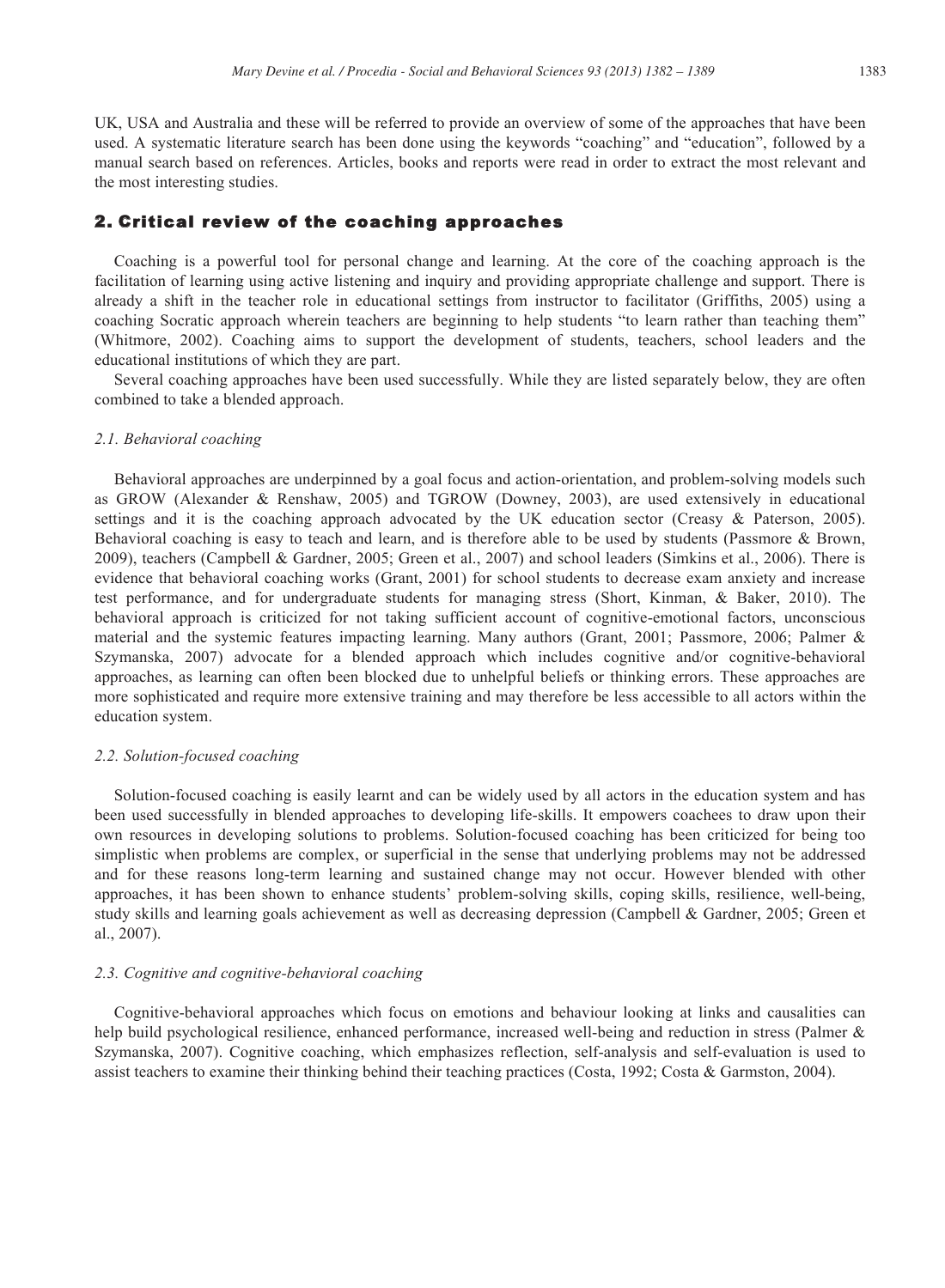#### *2.4. Instructional coaching*

Instructional coaching is a specialist and content-based approach which has been shown to be effective in supporting teachers' professional development and higher student outcomes (Cornett & Knight, 2009; Joyce & Showers, 1987; Knight, 2009; Vogt & Rogalla, 2009). Instructional coaching and coaching initiatives based on this model have been used in the USA, e.g. Pathways to Success (Knight, 2004a), PAHSCI Project (Brown, 2006), Passport to Success (Knight, 2007b), Literacy Collaborative (Rebora, 2012), and are delivering promising results for teacher development and ultimately student achievement. They are effective but are complex to implement as they rely on multiple stakeholders, e.g. national and local government, school culture, principals, and teacher uptake to ensure they are effective. Coaches require extensive training (usually about one year) and ongoing continuous development, and the programs are costly to implement (Fullan & Knight, 2011; Rebora, 2012).

#### *2.5. Executive coaching*

Executive coaching or coaching for educational leadership that supports head teachers, principals, and teachers transitioning into management roles as stand-alone interventions or integrated into wider continuing professional development (CPD) programs are in use around the world (Leithwood & Jantzi, 2006; Simkins, Coldwell, Caillau, Finlayson, & Morgan, 2006; Bush, Kiggundu, & Moorosi, 2011).

# *2.6. Peer coaching*

Peer coaching is also present in educational settings and takes two broad forms. Reciprocal peer coaching between pairs of teachers, and the instructional coaching approach (Knight, 2004a; Kowal & Steiner, 2007) cited above, which supports teachers in implementing research-based teaching practices. These coaching relationships are characterized by equal relationship involving modeling, observation, feedback, reflective dialogue, and classroom practice.

#### *2.7. Positive organizational scholarship*

Positive psychology and particularly positive organizational scholarship (Cameron, Dutton, & Quinn, 2003) have yielded coaching approaches aimed at supporting change at individual, group, and organizational levels, e.g. appreciative inquiry (Cooperrider & Srivastra, 1990), appreciative coaching (Lewis, Passmore, & Cantore, 2008), and strengths-based coaching (Madden, Green, & Grant, 2011). The focus is on a more holistic view of education building on the strengths of the individual or the system, and developing skills that go beyond the traditional academic subjects to enhance wellbeing. Indeed more wellbeing "is synergistic with better learning" (Seligman, Ernst, Gillham, Reivich, & Linkins, 2009), so creating a virtuous learning cycle. Projects such as the Geelong Grammar School Project (GCS) in Australia and the Pennsylvania Resilience Program (PRP) in the USA have delivered excellent results. These again are big initiatives, with multiple stakeholders and are costly and complex to implement.

As discussed above, a variety of coaching approaches are in use in educational settings, and there is a growing evidence-base emerging that coaching is valuable. There appear to be two broad strands. The first is the more "traditional" coaching approach where the coach does not need to have specialist knowledge of teaching practices and educational setting specificities, and the second is highly specialized in terms of content, educational substance and leadership for learning. Both approaches have valuable contributions to make in educational settings.

# 3. Application of coaching approaches to main educational actors

#### *3.1. Coaching for teachers*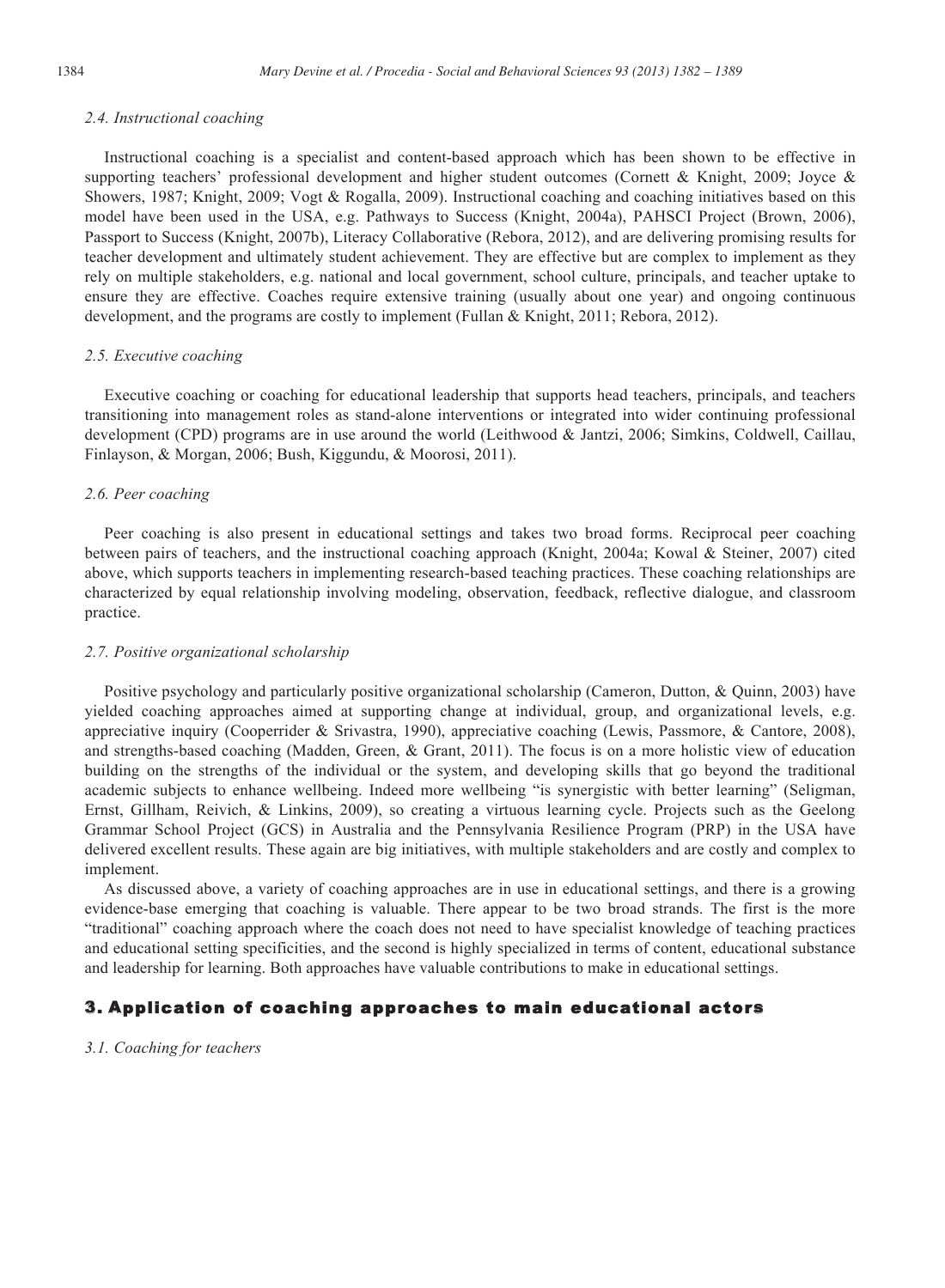Teachers' practices in the classroom are the greatest predictor of student achievement (Knight, 2009; Bush, 2009). Focusing on supporting teachers' professional development will therefore have the most significant impact on student outcomes. Research shows that coaching is an effective strategy for ongoing teacher development (e.g. Cornett & Knight, 2009; Joyce & Showers, 1987; Knight, 2009).

Peer coaching or mentoring has been said to be a powerful way to transfer learning in teacher professional development (Shower & Joyce, 1987). Developmental coaching for teachers needs to rely on both peer and specialist support. "Collaborating with colleagues to sustain commitment to learning and relate new approaches to every day practice; and seeking out specialist expertise to extend skills and knowledge and to model good practice" (Cordingley, 2005).

In the UK, the National Framework makes references to mentoring, specialist coaching and collaborative coaching as ways to do this. Collaborative coaching typically involves dyads or triads of teachers who come together to share experiences and practices, reflection, offer support, feedback and encouragement. The practice allows internalized knowledge and experience to be shared. As dialogue by itself does not bring about effective development, active experimentation with class room practice is also a vital ingredient to building learning cultures that support risk-taking and innovation. Specialist coaching reinforces these aspects and supports the development of specific teaching competencies and strategies and their implementation in the classroom.

Instructional coaching focuses on providing a comprehensive framework for instructional excellence in four areas: classroom management, content planning, instruction and assessment for learning (Knight, 2009). Instructional coaching is directed toward individual teachers in their own classroom and has been shown to have a positive impact on attitudes of teachers, increases in skill transfer and implementation of new strategies in the classroom, increased feelings of teacher-efficacy, as well as improved student achievement. In Switzerland, science education teachers who received individualized content-focused coaching in their own classrooms increased their adaptive teaching competency with regard to planning and their students showed higher learning outcomes compared to the control group (Vogt & Rogalla, 2009). From these selected examples, instructional coaching and contents-based approaches to teacher development get results. They are most successful when certain conditions are met; where there is equality of partnership and mutual learning between coach and coachee, where learning and development are supported and lead by school leaders, where teachers participate on a voluntary basis, where sufficient time is allowed for the activity, where there is quality dialogue and reflective space, and where the coaching is embedded within the school system and closely related to the real-time needs and practices of the teachers in their classrooms.

Peer coaching, both expert coaching and reciprocal coaching, are also an effective way to develop pre-service teachers (Lu, 2010). Peer coaching for pre-service teachers has been shown to improve instructional skills (Hasbrouck, 1997; Mallette et al., 1999; Bowman & McCormick, 2000), enabled student teachers to focus on student learning rather than techniques for class room management (Jenkins et al., 2002), improved student learning outcomes (Mallette, Mabeady, & Harper, 1999), improved teacher professionalism (Hasbrouck, 1997), and increased teacher accountability and commitment (Ovens, 2004).

# *3.2. Coaching for school leaders*

Accountability pressures on school leaders are growing in many countries. Expectations of government, local communities, parents and wider public add to the complexity of leading in educational contexts. "Only principals who are equipped to handle a complex, rapidly changing environment can implement the reforms that leads to sustained improvement in student achievement" (Fullan, 2002). Educational leadership has its specificities and as with teacher professional development, coaching for school leaders similarly requires developmental, specialist and collaborative coaching approaches (Duncan & Stock, 2010).

There is emerging evidence that high quality leadership makes a significant difference to school improvement and student learning outcomes (Leithwood, Day, Sammons, Harris, & Hopkins, 2006; Bush, 2009). While classroom teaching has the most important impact on student learning, school leadership comes a good second. Likewise "the development of leadership talent throughout institutions of higher learning is fast becoming a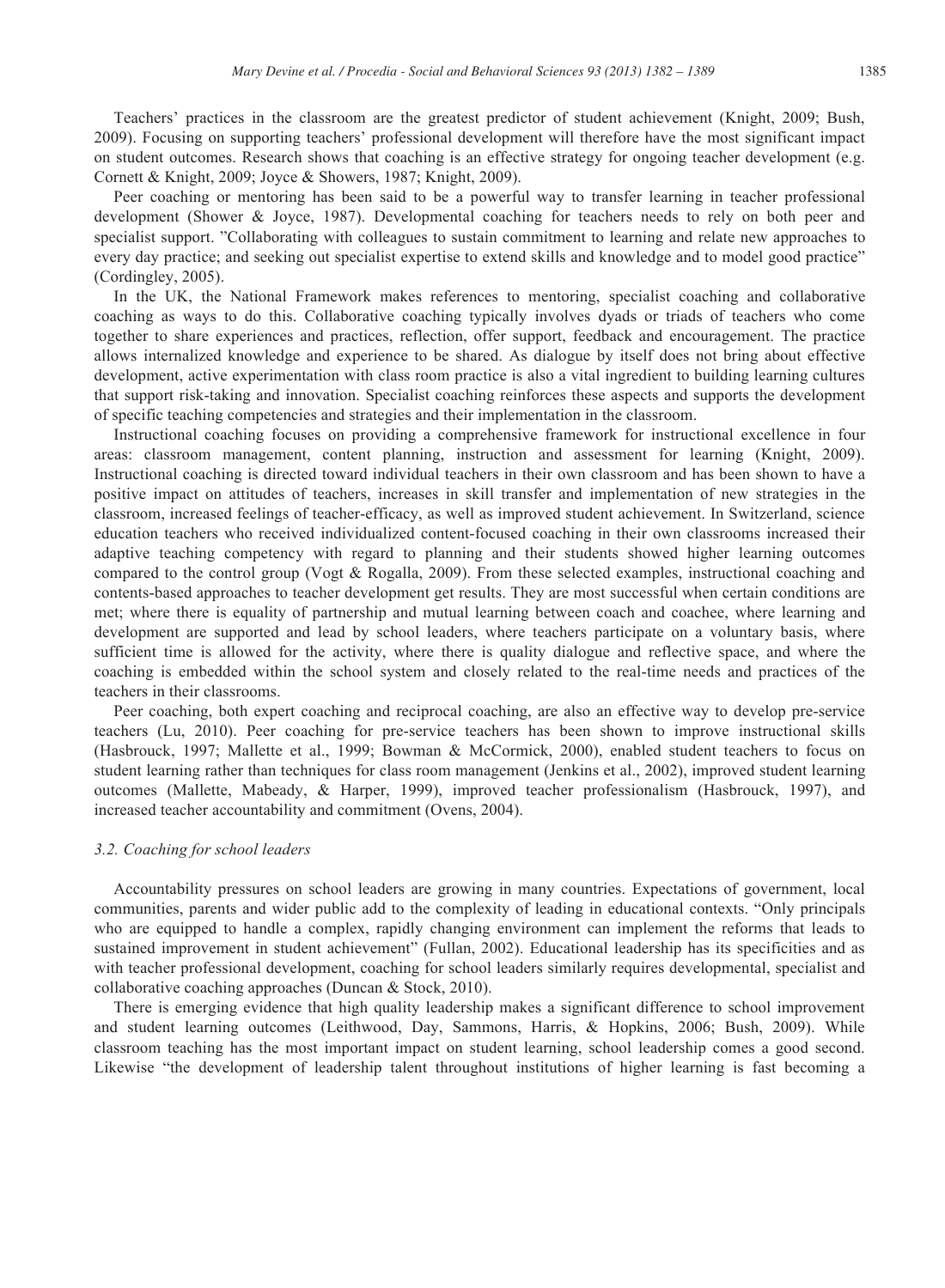strategic imperative" (Hill, 2005). Though there is not a large body of evidence for coaching effectiveness for higher education leaders, coaching programs have been found to have been useful (Wilkes & Telfair, 2008).

More often than not, leaders in schools and higher education are teachers or lecturers who have moved into leadership roles. This transition requires preparation and development (Bush, 2006). In England, the National College for School Leadership (NCSL) was established in 2000 to drive national focus for enhancing leadership development in schools. Coaching is integrated into many of the national leadership programs such as the Leading from the Middle (LftM) and the National Professional Qualification for Headship (NPQH) (Simkins et al., 2006).

For more specialized educational leader development, Oakland district established a leadership coaching department and a Transformational Leadership Coaching Team comprised of former teachers with coaching or administration experience, to support school leaders in their own development and in school improvement (Aguilar, Goldwasser, & Tank-Crestetto, 2011). At schools supported, the Academic Performance Index rose by an average of 74 points per year where the average growth in Oakland in 2009-10 was 26 points, and led to a significant reduction in turnover of effective teachers and a reduction in principal turnover.

Coaching for school leaders is vital, not only to develop individual leadership capacity, but equally as systems leaders. Effective educational leaders create environments which foster capacity development and reinforce and sustain ongoing learning. School leadership has an important influence on the likelihood that teachers will change classroom practices, and leaders who work with teachers can significantly influence their instructional practices, which in turn increases student learning (Supovitz, Sirinides, & May, 2010).

# *3.3. Coaching for students*

Coaching has been applied successfully with students by coaches, teachers and student counselors, and also by students coaching students showing promising results.

The Sandwell project in the UK (Passmore & Brown, 2009) used a behavioral goal-focused model over 3 years with 18 schools with over 500 students (15 & 16 year olds). Academic coaches were recruited from a pool of newly qualified graduates interested in teaching but with no teaching qualification and were trained in coaching skills, problem solving, learning and group behavior. Outcomes were increased hope and enhanced examination performance for participating students. In addition, Sandwell's performance improved above local and national trends. In Australia, solution-focused cognitive behavioral life-coaching for senior high-school students (Campbell & Gardner, 2005; Green et al., 2007) was delivered by school counselors in the first instance, and by teachers trained in coaching techniques in the second. The coaching enabled the development of students' coping skills and resilience, increased well-being, cognitive hardiness and hope, decreased levels of depression, and the development of study skills and personal learning goals which contributed to enhanced performance.

Life coaching by student peers has also been shown to have the potential to enhance skills and personal development of students, and to help them manage stress. Students in secondary school and at university are under considerable stress (Green et al., 2007; Roussis & Wells, 2008). Coaching to help manage stress is important as it can impact academic performance. Peer coaching third year undergraduate psychology students (Short et al., 2010) was shown to be a moderately helpful in managing stressful times and is a practical and low-cost method. Evidence has also shown that there are benefits for the peer coach as well as the coachee in terms of enhanced socio-emotional skills and improved interpersonal skills (Ladyshevsky, 2006; Laske, 2006; Spaten & Hansen, 2009). Attempts have also been made to develop peer coaching skills in primary school children (Briggs & van Nieuwerburgh, 2010), and are promising avenues for further research.

Positive psychology has a valuable contribution to make in educational settings (Seligman & Csikszentmihalyi, 2000). The focus is on identifying and nurturing what students value and are good at, helping them find ways to optimize their strengths, and helping them find niches where they can live out their strengths, and to provide them with life-skills that will enable them to succeed throughout life. Evidence-based coaching has been used as a methodology to apply positive psychology research, and has been shown to enhance wellbeing, facilitate goal attainment and foster purposeful positive change. Evidence-based strengths coaching has been used with male primary school students using The Youth Values in Action survey (for character strengths) yielding increases in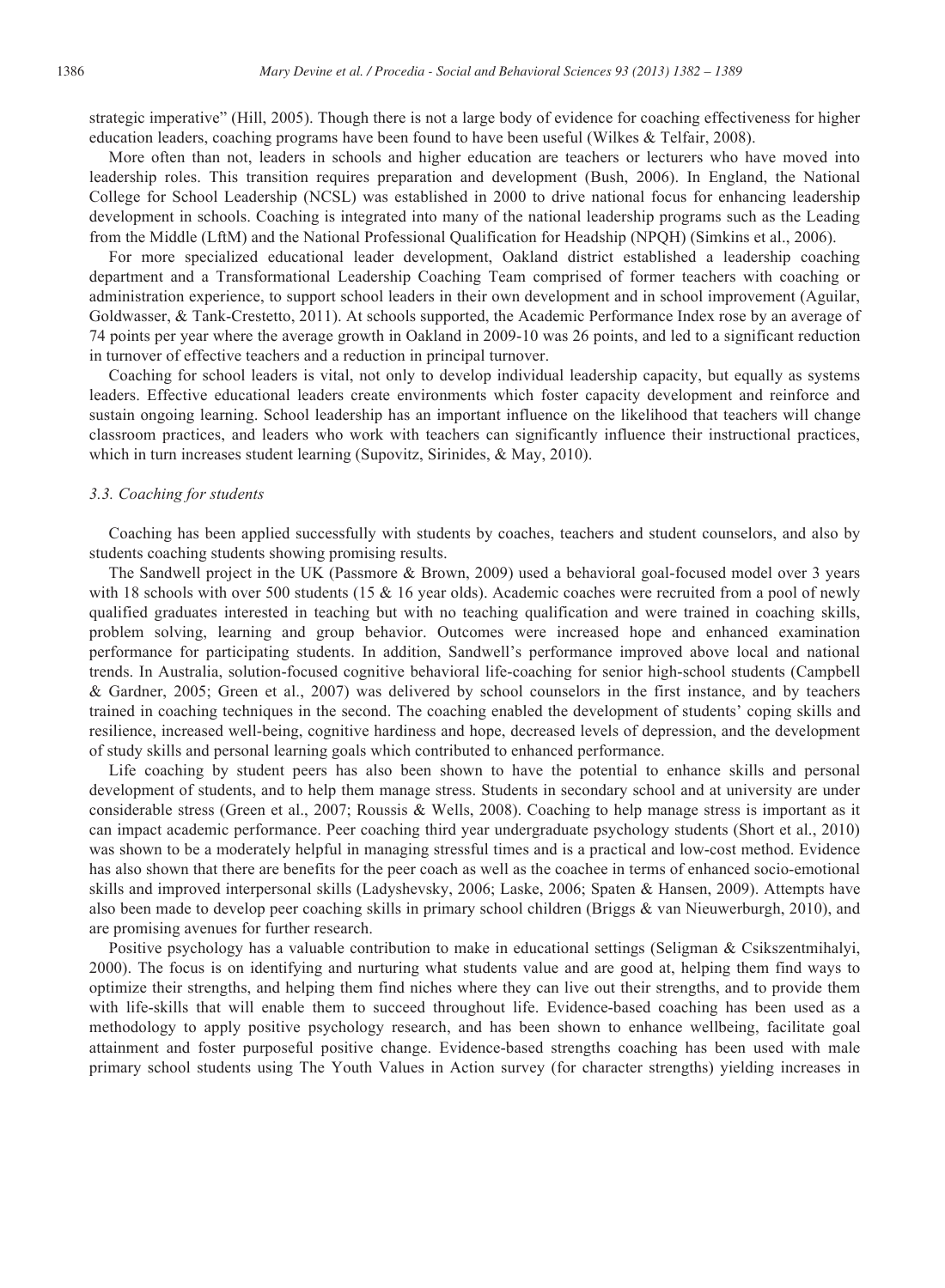self-reported levels of engagement and hope (Madden et al., 2011). Wider large scale positive psychology interventions such as the Geelong Grammar School Project (GCS) in Australia and the Pennsylvania Resilience Program (PRP) in the USA are examples of how the use of a coaching methodology can bring about enhanced learning and well-being throughout an educational system (Seligman et al., 2009).

#### **4. Conclusion: Systems of collective and collaborative learning**

Fullan and Knight (2011) posit that school improvement will fail if coaching remains on an individual level. They call for coaches to be system leaders and change agents. One-to-one coaching interventions for educational leaders, teaching staff and students can begin to instill coaching cultures in educational settings as from a systemic perspective; change in one part of the system creates change in another (Srivastra & Cooperrider, 1990). A culture for learning occurs when the elements that make one-to-one coaching effective are transferred into the practices of the educational institution.

Generating learning cultures involves building collective understanding and motivation. Appreciative Inquiry (AI) has been shown as a useful methodology in this respect as it encourages participants to focus on what is working and where a system's strengths are in order to build upon and grow these (Lewis et al., 2008; van Nieuwerburgh, 2012). The AI methodology has the additional advantage that it can bring diverse groups of actors (students, leaders, teachers, parents, local authorities, social support actors) together to share ideas and create collective learning and direction.

A recent report (Mourshed, Chinezi, & Barber, 2010, cited in Fullan & Knight, 2011) which studied school systems that had gone from great to excellent found that these had focused primarily on professional learning (78%). It makes sense then to focus on professional learning of all actors in the educational system and the authors conclude that once teacher capacity reaches a certain level, collaborative peer learning becomes the most powerful source of continuing learning and innovation. School leaders and coaches have an important role to play in creating these learning cultures and linking them to the wider system.

Positive psychology with its focus on educating the whole child and building competencies for life (e.g. building hope and optimism, the capacity for self-direction and self-determination, risk-taking and future-mindedness, interpersonal skills, insight and perseverance, civic responsibility and work ethic), in addition to academic subjects may not yet be the current educational model in many schools, and further research will be needed.

# References

Aguilar, E., Goldwasser, D., & Tank-Crestetto, K. (2011). Support principals: transform schools. *Educational Leadership*, *69*, 70-73.

- Alexander, G., & Renshaw, B. (2005). *Supercoaching*. London: Random House.
- Bowman, B. L., & McCormick, S. (2000). Comparison of peer coaching versus traditional supervision effects. *The Journal of Educational Research*, *93*, 256-261.
- Briggs, M., & van Nieuwerburgh, C. (2010). The development of peer coaching skills in primary school children in years 5 and 6. *Procedia Social and Behavioral Sciences*, *9*, 1415-1422.
- Briggs, M., & van Nieuwerburgh, C. (2011). Ways of working. *Coaching: An International Journal of Theory, Research and Practice*, *4*, 163- 167.
- Brown, D., Reumann-Moore, R., Hugh, R., du Plessis, P., & Christman, J. B. (2006). *Promising inroads: Year one report of the Pennsylvania High School Coaching Initiative*. Philadelphia, PA: Research for Action.
- Bush, T. (2009). Leadership development and school improvement: contemporary issues in leadership development. *Educational Review*, *61*, 375-389.

Bush, T., & Oduro, G. (2006). New principals in Africa: preparation, induction and practice. *Journal of Educational Administration*, *44*, 359-375.

Bush, T., Kiggundu, E., & Moorosi, P. (2011). Preparing new principals in South Africa: the ACE School leadership programme. *South African Journal of Education*, *31*, 31-43.

Cameron, K., Dutton, J., & Quinn, R. E. (Eds.) (2003). *Positive organizational scholarship*. San Francisco: Berrett-Koehler.

- Campbell, M. A., & Gardner, S. (2005). A pilot study to assess the effects of life coaching with Year 12 students. In M. Cavanagh, A. Grant, & T. Kemp (Eds.), *Evidence-based coaching* (pp. 159-169). Brisbane: Australian Academic Press.
- Cohen, J. (2006). Social, emotional, ethical, and academic education: Creating a climate for learning, participation in democracy, and well-being. *Harvard Educational Review*, *76*, 201-237.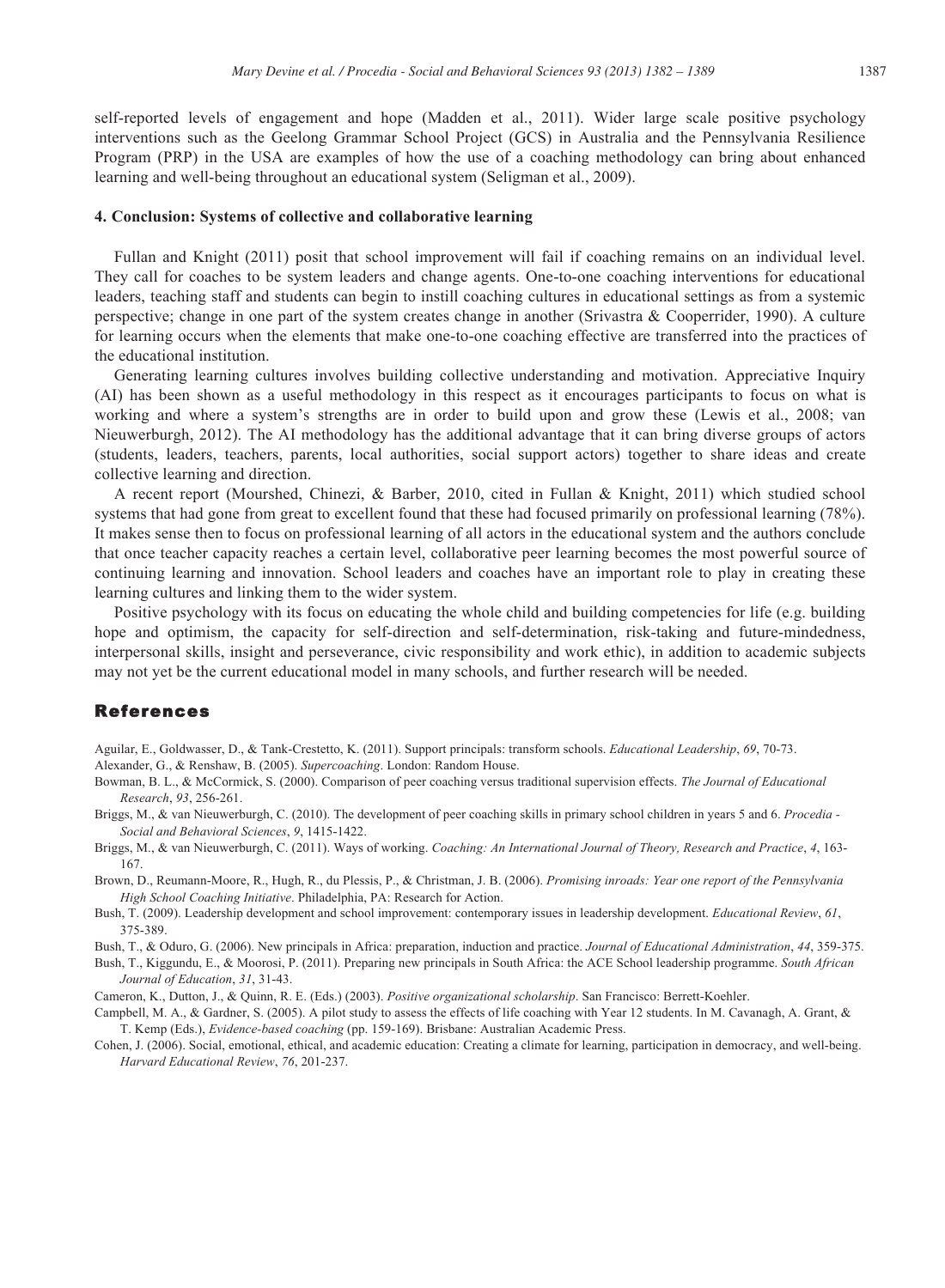- Cooperrider, D., & Srivastva, S. (1987). Appreciative inquiry into organizational life. *Research in Organizational Change and Development*, *1*, 129.
- Cordingley, P. (2005). The role of mentoring and coaching in teachers' learning and development. *Education Review*, *18*, 68-74.
- Cornett, J., & Knight, J. (2009). Research on coaching. In J. Knight (Ed.). *Coaching: Approaches and perspectives* (pp. 192-216). Thousand Oaks, CA: Corwin Press.
- Costa, A. L. (1992). An environment for thinking. In C. Collins & J. N. Mangieri, (Eds.), *Teaching thinking: An agenda for the 21st century* (pp. 169-181). New Jersey: Lawrence Erlbaum.
- Costa, A. L., & Garmston, R. J. (1994). *Cognitive coaching: A foundation for renaissance schools*. Massachusetts: Christopher-Gordon.
- Creasy, J., & Paterson, F. (2005). *Leading coaching in schools*. Nottingham: National College.
- Downey, M. (2003). *Effective coaching*. London: Texere.
- Duncan, H. E., & Stock, M. J. (2010). Mentoring and coaching rural school leaders: What do they need? *Mentoring & Tutoring: Partnership in Learning*, *18*, 293-311.
- Fullan, M. (2002). Leadership and sustainability. *Principal Leadership*, *3*, 14-17.
- Fullan, M., & Knight, J. (2011). Coaches as system leaders. *Educational Leadership*, *69*, 50-53.
- Grant, A. (2001, June). *Coaching for enhanced performance: comparing cognitive and behavioural approaches to coaching*. Paper presented at the 3rd International Spearman Seminar: Extending intelligence: enhancement and new constructs, Sydney, Australia.
- Grant, A. M., Green, L. S., & Rynsaardt, J. (2010). Developmental coaching for high school teachers: Executive coaching goes to school. *Consulting Psychology Journal: Practice and Research*, *62*, 151-168.
- Griffiths, K. (2005). Personal coaching: a model for effective learning. *Journal of Learning Design*, *1*, 55-65.
- Green, S., Grant, A., & Rynsaardt, J. (2007). Evidence-based life coaching for senior high school students: Building hardiness and hope. *International Coaching Psychology Review*, *2*, 24-32.
- Hasbrouck, J. E. (1997). Mediated peer coaching for training preservice teachers. *The Journal of Special Education*, *31*, 251-271.
- Hill, L. (2005). *Leadership Development: A strategic imperative for higher education*. Retrieved 12/4/12 from http://net.educause.edu/ir/library/pdf/FFP0506S.pdf.
- Huitt, W. (2011, May). *A holistic view of education and schooling: Guiding students to develop capacities, acquire virtues, and provide service*. Revision of paper presented at the 12th Annual International Conference sponsored by the Athens Institute for Education and Research (ATINER), Athens, Greece. Retrieved on 12/4/12 from http://www.edpsycinteractive.org/papers/holistic-view-of-schooling-rev.pdf
- Jenkins, J. M., & Veal, M. L. (2002). Preservice teachers' PCK development during peer coaching. *Journal of Teaching in Physical Education*, *22*, 49-68.
- Joyce, B., & Showers, B. (1987). Low cost arrangements for peer-coaching. *Journal of Staff Development*, *8*, 22-24.
- Knight, J. (2004a). Instructional coaches make progress through partnership. *Journal of Staff Development*, *25*, 32-37.
- Knight, J. (2004b). Instructional coaching. *Stratenotes*, 13(3), 1-5.
- Knight, J. (2007a). 5 key points to building a coaching program. *Journal of Staff Development*, *28*, 26-31.
- Knight, J. (2007b). *Instructional coaching: a partnership approach to improving instruction*. Thousand Oaks, CA: Corwin.
- Knight, J. (2009). The big four: A simple and powerful framework to dramatically improve instruction. *Strategram*, 21(4), 1-7.
- Knight, J. (2011). *Unmistakable impact: a partnership approach for dramatically improving instruction*. Thousand Oaks, CA: Corwin.
- Kowal, J., & Steiner, L. (2007). *Principal as instructional leader: Designing a coaching program that fits*. Washington, DC: The Center for Comprehensive School Reform and Improvement.
- Laske, O. E. (2005). From coach training to coach education: Teaching coaching within a comprehensively evidence based framework. *International Journal of Evidence Based Coaching and Mentoring*, *3*(2), 1-14.
- Leithwood, K., & Jantzi, D. (2006). Transformational School Leadership for large-scale reform: effects on students, teachers, and their classroom practices. *School Effectiveness and School Improvement*, *17*, 201-227.
- Leithwood, K., Day, C., Sammons, P., Harris, A., & Hopkins, D. (2006). *Seven strong claims about successful school leadership*. London: Department for Education and Skills.
- Lewis, S., Passmore, J., & Cantore, S. (2008). *Appreciative Inquiry for change management: using AI to facilitate organizational development*. London: Kogan Page.
- Ladyshewsky, R. K. (2006). Peer coaching: A constructivist methodology for enhancing critical thinking in postgraduate business education. *Higher Education Research & Development*, *25*, 67-84.
- Lu, H.-L. (2010). Research on peer coaching in preservice teacher education A review of literature. *Teaching and Teacher Education*, *26*, 748- 753.
- Madden, W., Green, S., & Grant, A. M. (2011). A pilot study evaluating strengths-based coaching for primary school students: Enhancing engagement and hope. *International Coaching Psychology Review*, *6*, 71-83.
- Mallette, B., Mabeady, L., & Harper, G. F. (1999). The effects of reciprocal peer coaching on preservice general educators' instruction of students with special learning needs. *Teacher Education and Special Education*, *22*, 201-216.
- Mourshed, M., Chinezi, C., & Barber, M. (2010). *How the world's most improved systems keep getting better*. London: McKinsey and Company.
- Ovens, A. (2004). Using peer coaching and action research to structure the practicum: an analysis of student teacher perceptions. *Journal of Physical Education New Zealand*, *37*, 45-60.
- Palmer, S., & Szymanska, K. (2007). Cognitive behavioural coaching: an integrative approach. In: S. Palmer & A. Whybrow, *The handbook of coaching psychology* (pp. 86-117). Hove: Routledge.